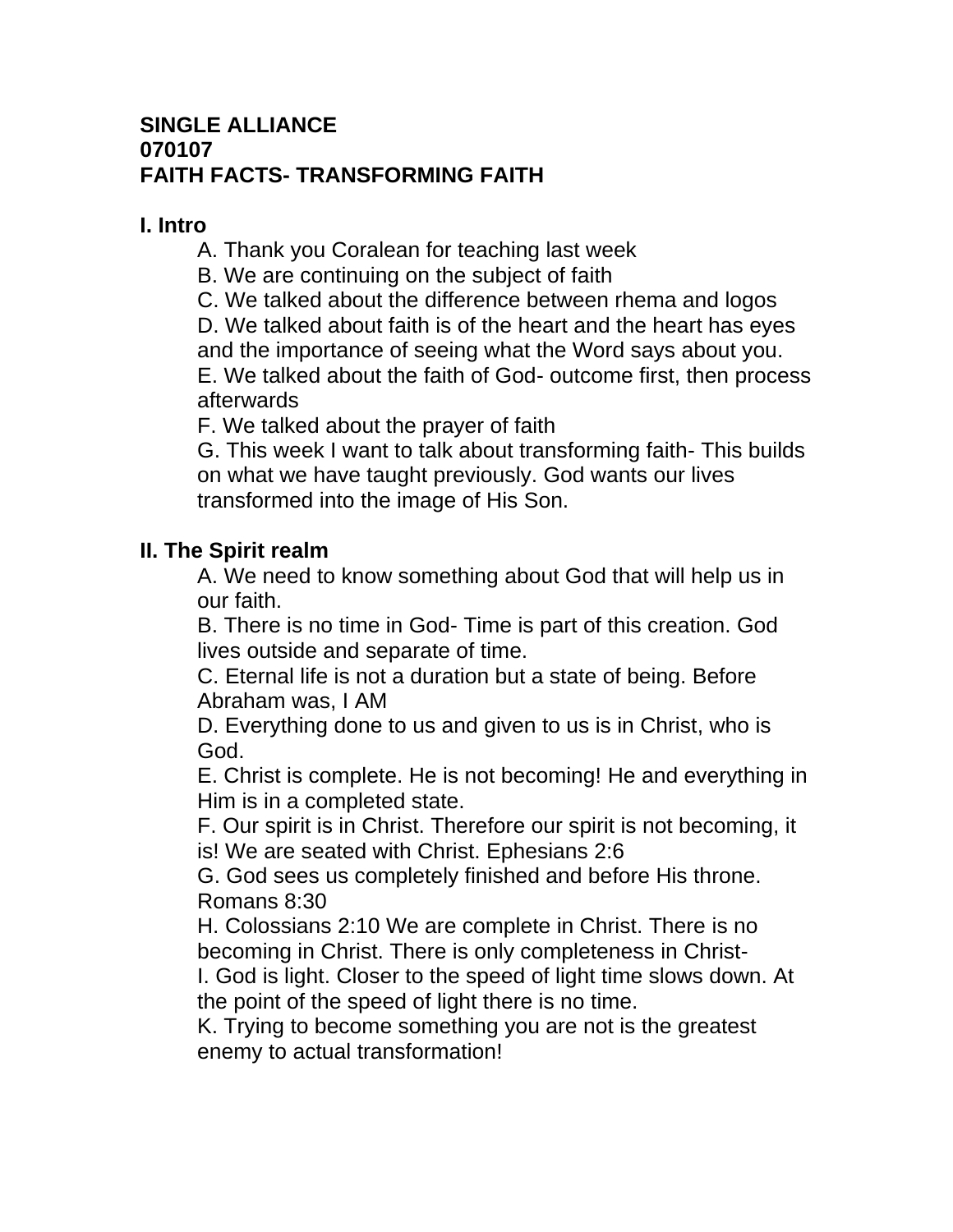## **III. Becoming vs. growing- There is a big difference!**

A. Becoming is focusing on getting to a completion or to a conclusion that is not a reality at the present.

B. Transformation is based upon being something already, but manifesting it progressively on the outside. Ex. Butterfly.

C. God created a law called Law of equal and opposite

reaction. When you say I must become then you equally say to yourself you are not. The harder you try to become the stronger you yell to yourself you are not.

D. Each epistle in the New Testament is divided into two parts. The first part shows you who you already are. The second part of each letter tells you to grow in who you are. **There is a difference in trying to become something you are not, and growing in what and who you are.** 

E. Hebrews 10:14- God completed us in spirit and now by faith we are being transformed into that image in our soul and actions.

F. (Eph 4:15 NASB) but speaking the truth in love, we are to grow up in all *aspects* into Him who is the head, *even* Christ,

#### **IV. How to grow**

A. How do we break free from habits? You need to grow into who you are! You are free in Christ!

B. Growth comes by renewing our minds by meditation on the Word.

C. Meditation on the Word produces hope and faith in you. Meditation on the Word illuminates your inward eyes to who you are, what you have, and what you can do, in Christ.

D. Meditation is spoken of in both the Old and New

Testaments. It is vital for transformation or growing in who you are in Christ

E. Meditation incorporates your heart seeing what God says about you and then vocalizing it

F. The main Hebrew word for meditate is **hagah**. Brown Driver Briggs Hebrew dictionary says this word has within it the meanings of devise, muse, to imagine, to utter or say. It is translated meditate, imagine, mutter, to say.